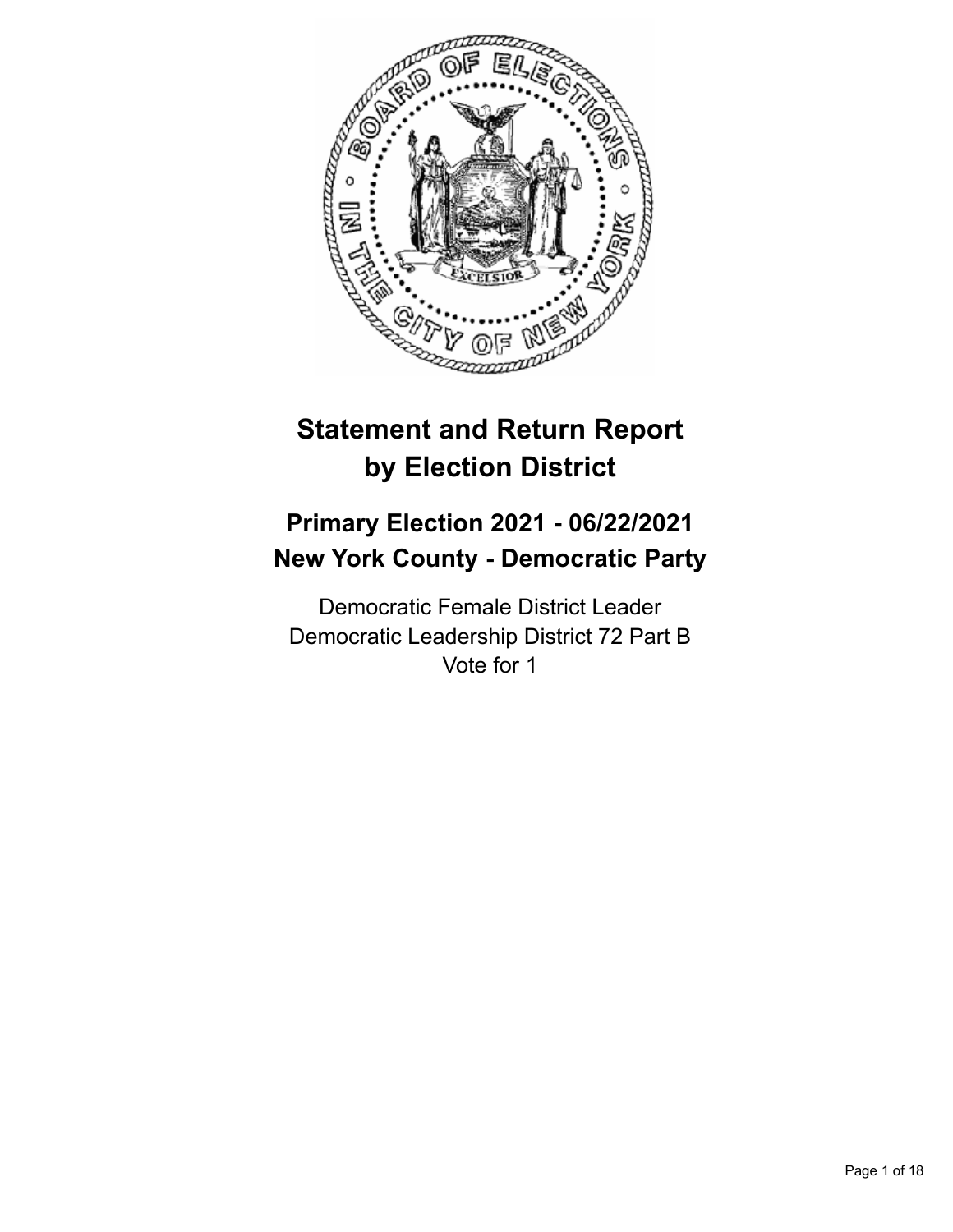

| PUBLIC COUNTER                                           | 135      |
|----------------------------------------------------------|----------|
| <b>MANUALLY COUNTED EMERGENCY</b>                        | 0        |
| ABSENTEE / MILITARY                                      | 7        |
| <b>AFFIDAVIT</b>                                         |          |
| <b>Total Ballots</b>                                     | 143      |
| Less - Inapplicable Federal/Special Presidential Ballots | $\Omega$ |
| <b>Total Applicable Ballots</b>                          | 143      |
| <b>YODALIS MORAN</b>                                     | 38       |
| <b>SILVIA SMITH</b>                                      | 10       |
| MARIEL DE LA CRUZ                                        | 53       |
| NAYMA SILVER-MATOS (WRITE-IN)                            |          |
| <b>Total Votes</b>                                       | 102      |
| Unrecorded                                               | 41       |

## **018/72**

| PUBLIC COUNTER                                           | 213 |
|----------------------------------------------------------|-----|
| MANUALLY COUNTED EMERGENCY                               | 0   |
| <b>ABSENTEE / MILITARY</b>                               | 23  |
| AFFIDAVIT                                                | 4   |
| <b>Total Ballots</b>                                     | 240 |
| Less - Inapplicable Federal/Special Presidential Ballots | 0   |
| <b>Total Applicable Ballots</b>                          | 240 |
| <b>YODALIS MORAN</b>                                     | 35  |
| <b>SILVIA SMITH</b>                                      | 25  |
| MARIEL DE LA CRUZ                                        | 75  |
| <b>CURTIS SLIWA (WRITE-IN)</b>                           | 1   |
| NAYMA SILVER-MATOS (WRITE-IN)                            | 1   |
| <b>Total Votes</b>                                       | 137 |
| Unrecorded                                               | 103 |

| PUBLIC COUNTER                                           | 231      |
|----------------------------------------------------------|----------|
| MANUALLY COUNTED EMERGENCY                               | $\Omega$ |
| ABSENTEE / MILITARY                                      | 16       |
| AFFIDAVIT                                                | $\Omega$ |
| <b>Total Ballots</b>                                     | 247      |
| Less - Inapplicable Federal/Special Presidential Ballots | $\Omega$ |
| <b>Total Applicable Ballots</b>                          | 247      |
| YODALIS MORAN                                            | 49       |
| <b>SILVIA SMITH</b>                                      | 26       |
| MARIEL DE LA CRUZ                                        | 80       |
| <b>Total Votes</b>                                       | 155      |
| Unrecorded                                               | 92       |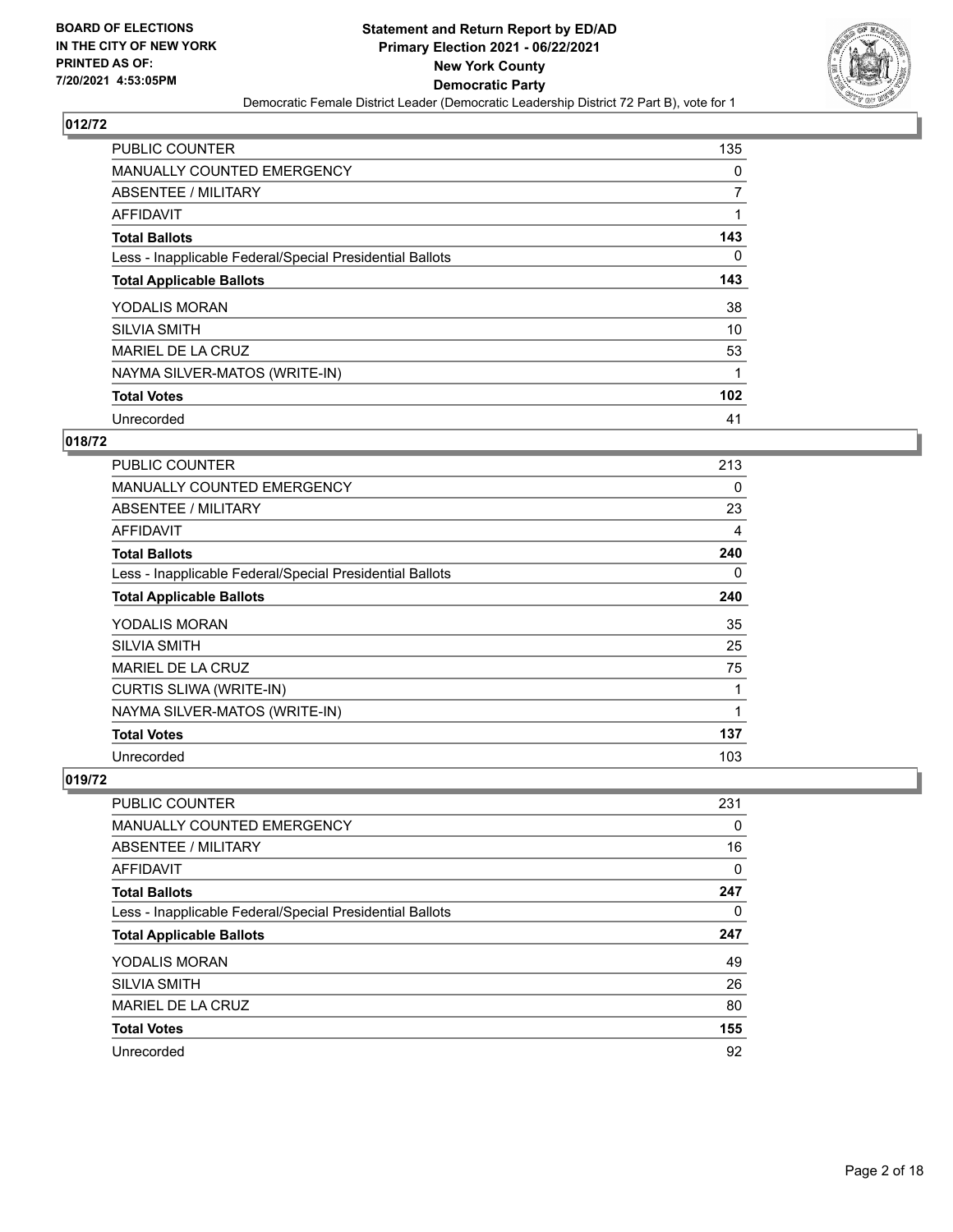

| <b>PUBLIC COUNTER</b>                                    | 183 |
|----------------------------------------------------------|-----|
| <b>MANUALLY COUNTED EMERGENCY</b>                        | 0   |
| ABSENTEE / MILITARY                                      | 22  |
| <b>AFFIDAVIT</b>                                         | 2   |
| <b>Total Ballots</b>                                     | 207 |
| Less - Inapplicable Federal/Special Presidential Ballots | 0   |
| <b>Total Applicable Ballots</b>                          | 207 |
| <b>YODALIS MORAN</b>                                     | 50  |
| <b>SILVIA SMITH</b>                                      | 32  |
| MARIEL DE LA CRUZ                                        | 72  |
| MARIA MORILLO (WRITE-IN)                                 |     |
| NAYMA SILVER-MATOS (WRITE-IN)                            | 5   |
| <b>VERA GRANT (WRITE-IN)</b>                             | 1   |
| <b>Total Votes</b>                                       | 161 |
| Unrecorded                                               | 46  |

# **037/72**

| <b>PUBLIC COUNTER</b>                                    | 148 |
|----------------------------------------------------------|-----|
| <b>MANUALLY COUNTED EMERGENCY</b>                        | 0   |
| ABSENTEE / MILITARY                                      | 9   |
| AFFIDAVIT                                                |     |
| <b>Total Ballots</b>                                     | 158 |
| Less - Inapplicable Federal/Special Presidential Ballots | 0   |
| <b>Total Applicable Ballots</b>                          | 158 |
| <b>YODALIS MORAN</b>                                     | 30  |
| <b>SILVIA SMITH</b>                                      | 22  |
| MARIEL DE LA CRUZ                                        | 62  |
| NAYMA SILVER-MATOS (WRITE-IN)                            | 2   |
| <b>Total Votes</b>                                       | 116 |
| Unrecorded                                               | 42  |

| <b>PUBLIC COUNTER</b>                                    | 245      |
|----------------------------------------------------------|----------|
| <b>MANUALLY COUNTED EMERGENCY</b>                        | 0        |
| ABSENTEE / MILITARY                                      | 26       |
| <b>AFFIDAVIT</b>                                         | 1        |
| <b>Total Ballots</b>                                     | 272      |
| Less - Inapplicable Federal/Special Presidential Ballots | $\Omega$ |
| <b>Total Applicable Ballots</b>                          | 272      |
| YODALIS MORAN                                            | 45       |
| <b>SILVIA SMITH</b>                                      | 32       |
| MARIEL DE LA CRUZ                                        | 88       |
| NAYMA SILVER-MATOS (WRITE-IN)                            | 3        |
| <b>Total Votes</b>                                       | 168      |
| Unrecorded                                               | 104      |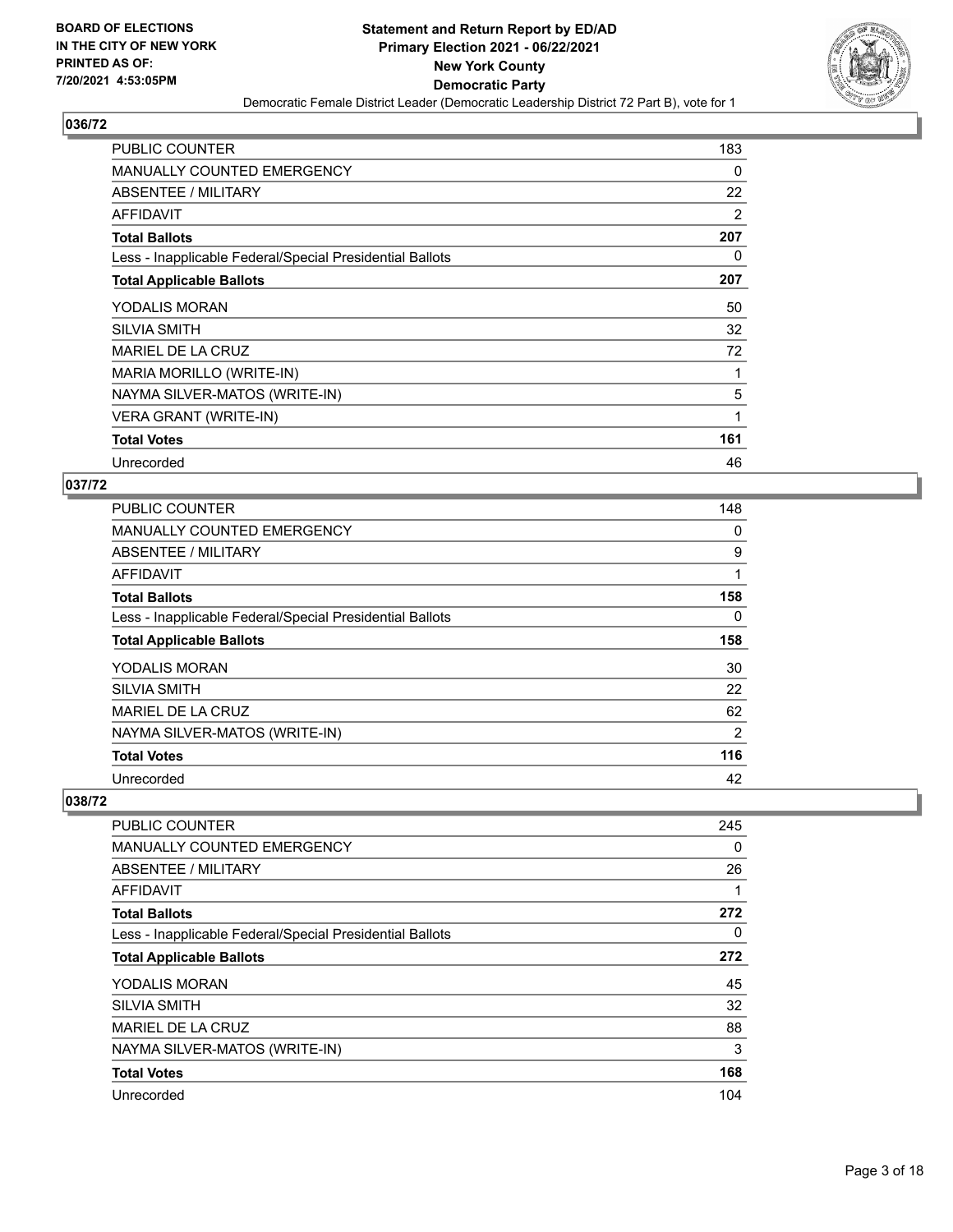

| PUBLIC COUNTER                                           | 168            |
|----------------------------------------------------------|----------------|
| MANUALLY COUNTED EMERGENCY                               | $\Omega$       |
| ABSENTEE / MILITARY                                      | 9              |
| AFFIDAVIT                                                | $\overline{2}$ |
| <b>Total Ballots</b>                                     | 179            |
| Less - Inapplicable Federal/Special Presidential Ballots | $\Omega$       |
| <b>Total Applicable Ballots</b>                          | 179            |
| YODALIS MORAN                                            | 25             |
| <b>SILVIA SMITH</b>                                      | 26             |
| MARIEL DE LA CRUZ                                        | 90             |
| <b>Total Votes</b>                                       | 141            |
| Unrecorded                                               | 38             |

## **040/72**

| <b>PUBLIC COUNTER</b>                                    | 237      |
|----------------------------------------------------------|----------|
| <b>MANUALLY COUNTED EMERGENCY</b>                        | 0        |
| ABSENTEE / MILITARY                                      | 15       |
| <b>AFFIDAVIT</b>                                         | 3        |
| <b>Total Ballots</b>                                     | 255      |
| Less - Inapplicable Federal/Special Presidential Ballots | $\Omega$ |
| <b>Total Applicable Ballots</b>                          | 255      |
| YODALIS MORAN                                            | 47       |
| <b>SILVIA SMITH</b>                                      | 45       |
| MARIEL DE LA CRUZ                                        | 102      |
| <b>Total Votes</b>                                       | 194      |
| Unrecorded                                               | 61       |

| <b>PUBLIC COUNTER</b>                                    | 195      |
|----------------------------------------------------------|----------|
| <b>MANUALLY COUNTED EMERGENCY</b>                        | 0        |
| ABSENTEE / MILITARY                                      | 14       |
| <b>AFFIDAVIT</b>                                         |          |
| <b>Total Ballots</b>                                     | 210      |
| Less - Inapplicable Federal/Special Presidential Ballots | $\Omega$ |
| <b>Total Applicable Ballots</b>                          | 210      |
| YODALIS MORAN                                            | 37       |
| <b>SILVIA SMITH</b>                                      | 22       |
| MARIEL DE LA CRUZ                                        | 84       |
| <b>Total Votes</b>                                       | 143      |
| Unrecorded                                               | 67       |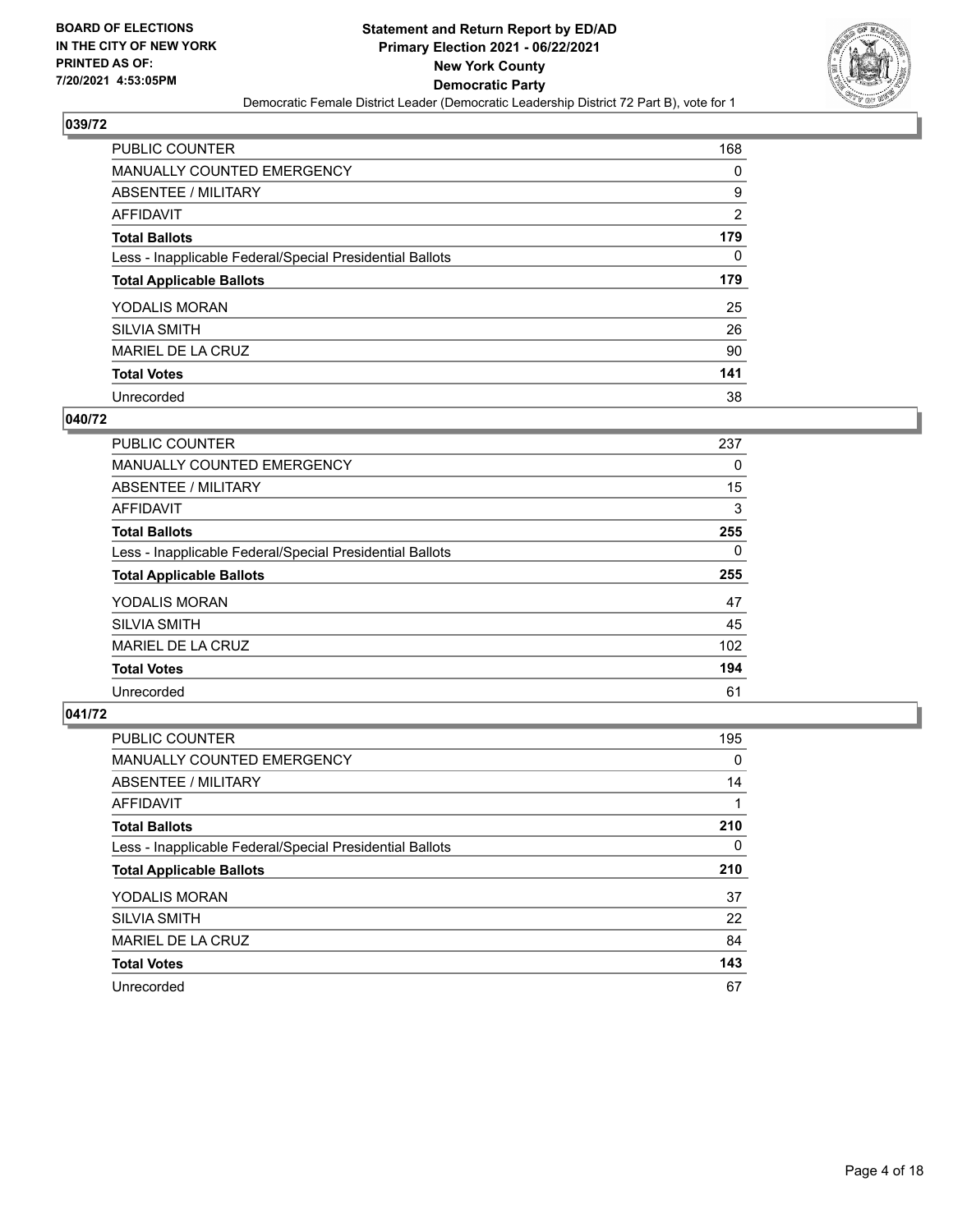

| <b>PUBLIC COUNTER</b>                                    | 216      |
|----------------------------------------------------------|----------|
| <b>MANUALLY COUNTED EMERGENCY</b>                        | 0        |
| ABSENTEE / MILITARY                                      | 11       |
| AFFIDAVIT                                                |          |
| <b>Total Ballots</b>                                     | 228      |
| Less - Inapplicable Federal/Special Presidential Ballots | $\Omega$ |
| <b>Total Applicable Ballots</b>                          | 228      |
| YODALIS MORAN                                            | 50       |
| <b>SILVIA SMITH</b>                                      | 36       |
| MARIEL DE LA CRUZ                                        | 69       |
| MARIA MORILLO (WRITE-IN)                                 | 1        |
| <b>Total Votes</b>                                       | 156      |
| Unrecorded                                               | 72       |

# **043/72**

| <b>PUBLIC COUNTER</b>                                    | 189 |
|----------------------------------------------------------|-----|
| <b>MANUALLY COUNTED EMERGENCY</b>                        | 0   |
| ABSENTEE / MILITARY                                      | 19  |
| AFFIDAVIT                                                |     |
| <b>Total Ballots</b>                                     | 209 |
| Less - Inapplicable Federal/Special Presidential Ballots | 0   |
| <b>Total Applicable Ballots</b>                          | 209 |
| <b>YODALIS MORAN</b>                                     | 43  |
| <b>SILVIA SMITH</b>                                      | 20  |
| MARIEL DE LA CRUZ                                        | 92  |
| UNATTRIBUTABLE WRITE-IN (WRITE-IN)                       | 2   |
| <b>Total Votes</b>                                       | 157 |
| Unrecorded                                               | 52  |

| <b>PUBLIC COUNTER</b>                                    | 152 |
|----------------------------------------------------------|-----|
| <b>MANUALLY COUNTED EMERGENCY</b>                        | 0   |
| ABSENTEE / MILITARY                                      | 15  |
| AFFIDAVIT                                                | 0   |
| <b>Total Ballots</b>                                     | 167 |
| Less - Inapplicable Federal/Special Presidential Ballots | 0   |
| <b>Total Applicable Ballots</b>                          | 167 |
| YODALIS MORAN                                            | 25  |
| <b>SILVIA SMITH</b>                                      | 15  |
| <b>MARIEL DE LA CRUZ</b>                                 | 82  |
| MARIA MORILLO (WRITE-IN)                                 | 1   |
| NAYMA SILVER-MATOS (WRITE-IN)                            | 1   |
| UNATTRIBUTABLE WRITE-IN (WRITE-IN)                       | 1   |
| <b>Total Votes</b>                                       | 125 |
| Unrecorded                                               | 42  |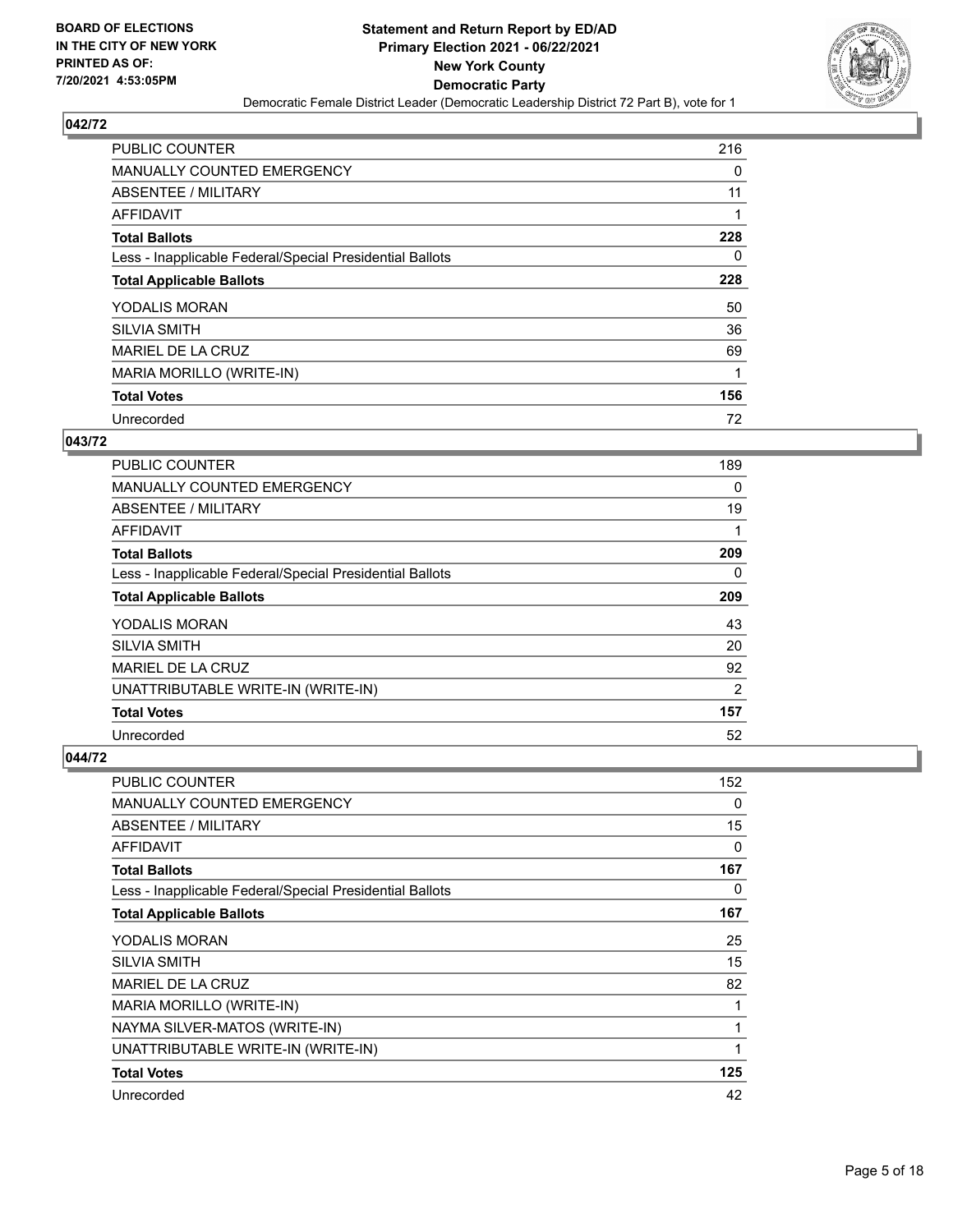

| <b>PUBLIC COUNTER</b>                                    | 147 |
|----------------------------------------------------------|-----|
| <b>MANUALLY COUNTED EMERGENCY</b>                        | 0   |
| ABSENTEE / MILITARY                                      | 10  |
| <b>AFFIDAVIT</b>                                         | 0   |
| <b>Total Ballots</b>                                     | 157 |
| Less - Inapplicable Federal/Special Presidential Ballots | 0   |
| <b>Total Applicable Ballots</b>                          | 157 |
| YODALIS MORAN                                            | 23  |
| <b>SILVIA SMITH</b>                                      | 20  |
| <b>MARIEL DE LA CRUZ</b>                                 | 62  |
| SURINDER SAGDAN (WRITE-IN)                               | 1   |
| <b>Total Votes</b>                                       | 106 |
| Unrecorded                                               | 51  |

# **046/72**

| <b>PUBLIC COUNTER</b>                                    | 182 |
|----------------------------------------------------------|-----|
| <b>MANUALLY COUNTED EMERGENCY</b>                        | 0   |
| ABSENTEE / MILITARY                                      | 25  |
| AFFIDAVIT                                                | 2   |
| <b>Total Ballots</b>                                     | 209 |
| Less - Inapplicable Federal/Special Presidential Ballots | 0   |
| <b>Total Applicable Ballots</b>                          | 209 |
| <b>YODALIS MORAN</b>                                     | 46  |
| <b>SILVIA SMITH</b>                                      | 29  |
| MARIEL DE LA CRUZ                                        | 84  |
| <b>Total Votes</b>                                       | 159 |
| Unrecorded                                               | 50  |

| <b>PUBLIC COUNTER</b>                                    | 147 |
|----------------------------------------------------------|-----|
| <b>MANUALLY COUNTED EMERGENCY</b>                        | 0   |
| ABSENTEE / MILITARY                                      | 16  |
| AFFIDAVIT                                                | 4   |
| <b>Total Ballots</b>                                     | 167 |
| Less - Inapplicable Federal/Special Presidential Ballots | 0   |
| <b>Total Applicable Ballots</b>                          | 167 |
| <b>YODALIS MORAN</b>                                     | 27  |
| <b>SILVIA SMITH</b>                                      | 20  |
| <b>MARIEL DE LA CRUZ</b>                                 | 76  |
| UNATTRIBUTABLE WRITE-IN (WRITE-IN)                       | 1   |
| <b>Total Votes</b>                                       | 124 |
| Unrecorded                                               | 43  |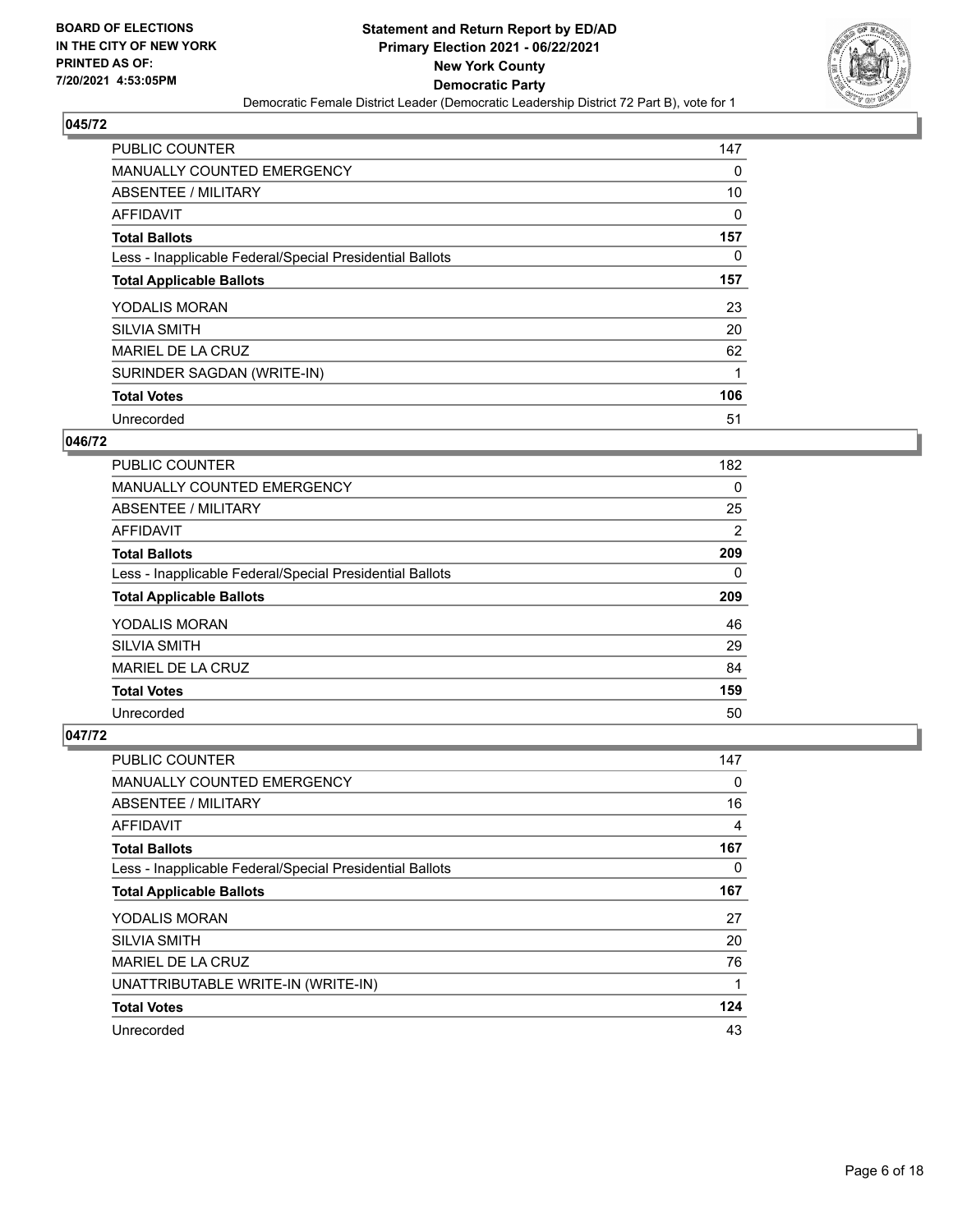

| <b>PUBLIC COUNTER</b>                                    | 146      |
|----------------------------------------------------------|----------|
| <b>MANUALLY COUNTED EMERGENCY</b>                        | 0        |
| ABSENTEE / MILITARY                                      | 8        |
| <b>AFFIDAVIT</b>                                         | 0        |
| <b>Total Ballots</b>                                     | 154      |
| Less - Inapplicable Federal/Special Presidential Ballots | $\Omega$ |
| <b>Total Applicable Ballots</b>                          | 154      |
| YODALIS MORAN                                            | 22       |
| <b>SILVIA SMITH</b>                                      | 17       |
| <b>MARIEL DE LA CRUZ</b>                                 | 62       |
| NAYMA SILVER-MATOS (WRITE-IN)                            | 1        |
| <b>Total Votes</b>                                       | 102      |
| Unrecorded                                               | 52       |

# **049/72**

| <b>PUBLIC COUNTER</b>                                    | 136            |
|----------------------------------------------------------|----------------|
| <b>MANUALLY COUNTED EMERGENCY</b>                        | 0              |
| ABSENTEE / MILITARY                                      | $\overline{7}$ |
| <b>AFFIDAVIT</b>                                         | 2              |
| <b>Total Ballots</b>                                     | 145            |
| Less - Inapplicable Federal/Special Presidential Ballots | 0              |
| <b>Total Applicable Ballots</b>                          | 145            |
| <b>YODALIS MORAN</b>                                     | 27             |
| <b>SILVIA SMITH</b>                                      | 16             |
| <b>MARIEL DE LA CRUZ</b>                                 | 59             |
| UNATTRIBUTABLE WRITE-IN (WRITE-IN)                       | 2              |
| <b>Total Votes</b>                                       | 104            |
| Unrecorded                                               | 41             |

| <b>PUBLIC COUNTER</b>                                    | 112      |
|----------------------------------------------------------|----------|
| <b>MANUALLY COUNTED EMERGENCY</b>                        | 0        |
| ABSENTEE / MILITARY                                      | 17       |
| AFFIDAVIT                                                | 0        |
| <b>Total Ballots</b>                                     | 129      |
| Less - Inapplicable Federal/Special Presidential Ballots | $\Omega$ |
| <b>Total Applicable Ballots</b>                          | 129      |
| <b>YODALIS MORAN</b>                                     | 19       |
| <b>SILVIA SMITH</b>                                      | 19       |
| MARIEL DE LA CRUZ                                        | 41       |
| UNATTRIBUTABLE WRITE-IN (WRITE-IN)                       | 1        |
| <b>Total Votes</b>                                       | 80       |
| Unrecorded                                               | 49       |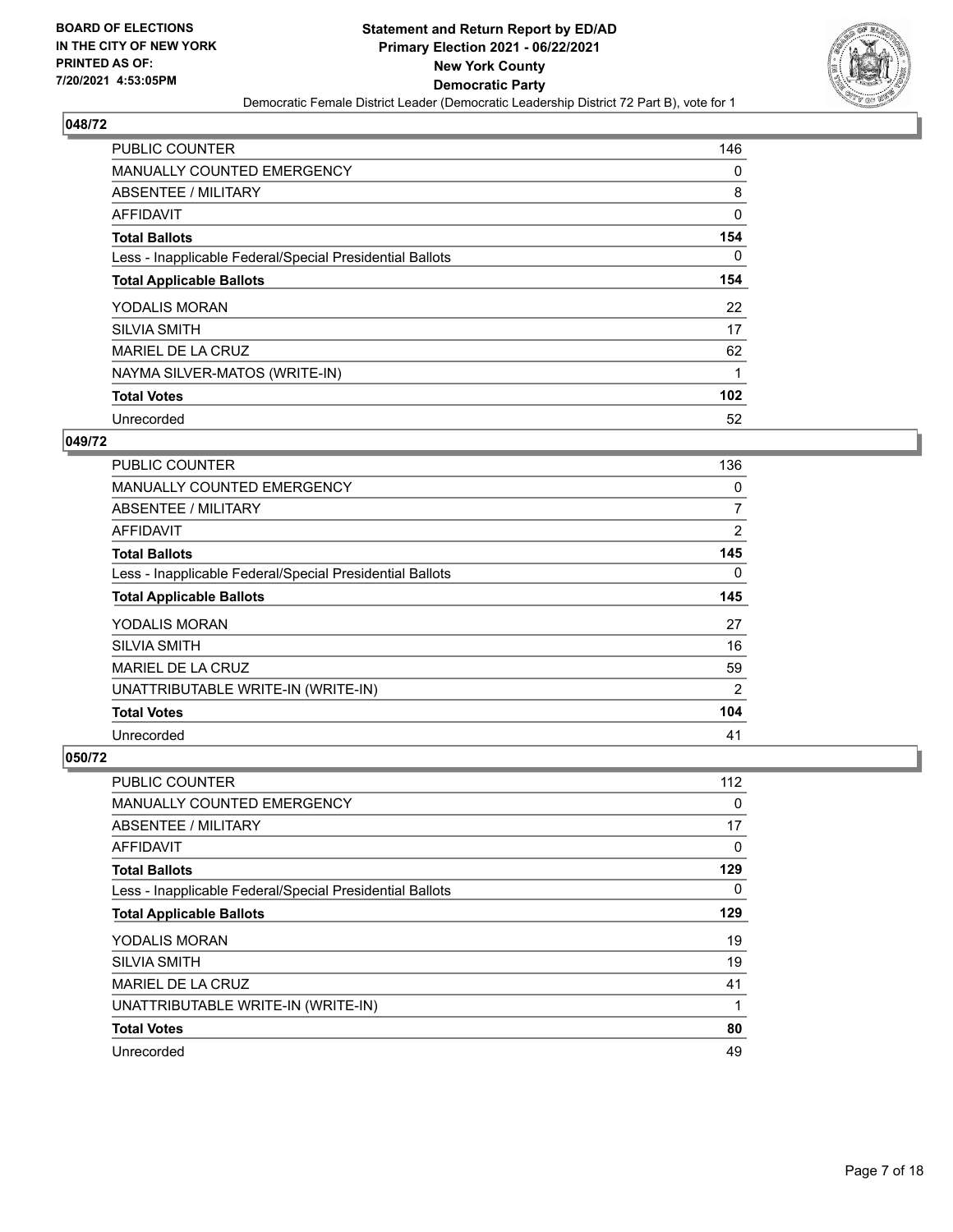

| <b>PUBLIC COUNTER</b>                                    | 109      |
|----------------------------------------------------------|----------|
| MANUALLY COUNTED EMERGENCY                               | $\Omega$ |
| ABSENTEE / MILITARY                                      | 10       |
| <b>AFFIDAVIT</b>                                         | 0        |
| <b>Total Ballots</b>                                     | 119      |
| Less - Inapplicable Federal/Special Presidential Ballots | $\Omega$ |
| <b>Total Applicable Ballots</b>                          | 119      |
| <b>YODALIS MORAN</b>                                     | 20       |
| <b>SILVIA SMITH</b>                                      | 22       |
| MARIEL DE LA CRUZ                                        | 44       |
| UNATTRIBUTABLE WRITE-IN (WRITE-IN)                       | 2        |
| <b>Total Votes</b>                                       | 88       |
| Unrecorded                                               | 31       |

## **052/72**

| PUBLIC COUNTER                                           | 209 |
|----------------------------------------------------------|-----|
| <b>MANUALLY COUNTED EMERGENCY</b>                        | 0   |
| ABSENTEE / MILITARY                                      | 12  |
| <b>AFFIDAVIT</b>                                         | 1   |
| <b>Total Ballots</b>                                     | 222 |
| Less - Inapplicable Federal/Special Presidential Ballots | 0   |
| <b>Total Applicable Ballots</b>                          | 222 |
| YODALIS MORAN                                            | 39  |
| <b>SILVIA SMITH</b>                                      | 30  |
| <b>MARIEL DE LA CRUZ</b>                                 | 88  |
| ALENNA HUPE (WRITE-IN)                                   | 1   |
| CARMEN N. DE LA CRUZ (WRITE-IN)                          | 1   |
| MARIA MORILLO (WRITE-IN)                                 | 1   |
| UNATTRIBUTABLE WRITE-IN (WRITE-IN)                       | 1   |
| <b>Total Votes</b>                                       | 161 |
| Unrecorded                                               | 61  |

| <b>PUBLIC COUNTER</b>                                    | 88 |
|----------------------------------------------------------|----|
| <b>MANUALLY COUNTED EMERGENCY</b>                        | 0  |
| ABSENTEE / MILITARY                                      |    |
| AFFIDAVIT                                                | 0  |
| <b>Total Ballots</b>                                     | 89 |
| Less - Inapplicable Federal/Special Presidential Ballots | 0  |
| <b>Total Applicable Ballots</b>                          | 89 |
| <b>YODALIS MORAN</b>                                     | 17 |
| <b>SILVIA SMITH</b>                                      | 7  |
| MARIEL DE LA CRUZ                                        | 36 |
| <b>Total Votes</b>                                       | 60 |
| Unrecorded                                               | 29 |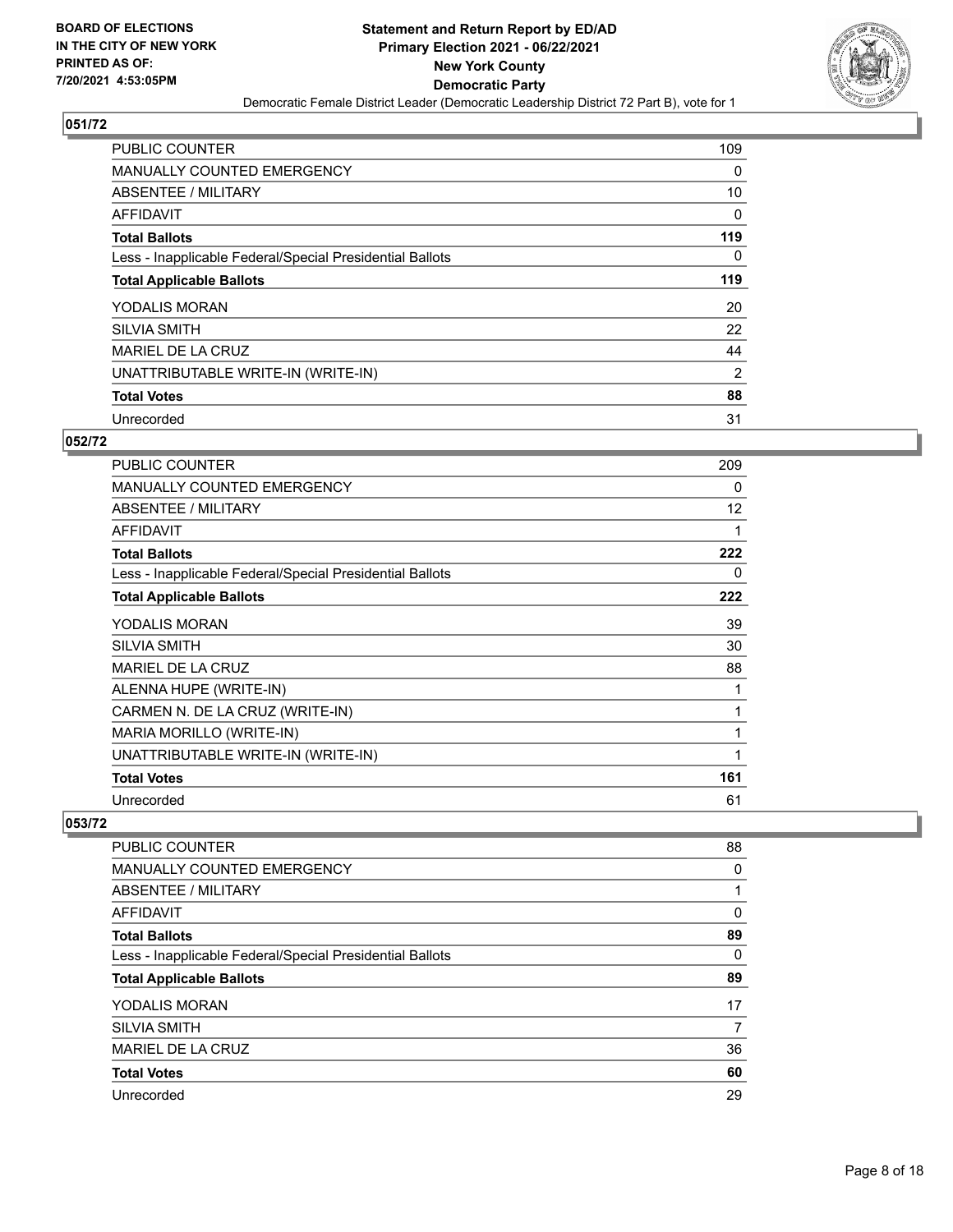

| PUBLIC COUNTER                                           | 158 |
|----------------------------------------------------------|-----|
| <b>MANUALLY COUNTED EMERGENCY</b>                        | 0   |
| ABSENTEE / MILITARY                                      | 5   |
| AFFIDAVIT                                                |     |
| <b>Total Ballots</b>                                     | 164 |
| Less - Inapplicable Federal/Special Presidential Ballots | 0   |
| <b>Total Applicable Ballots</b>                          | 164 |
| YODALIS MORAN                                            | 33  |
| <b>SILVIA SMITH</b>                                      | 28  |
| MARIEL DE LA CRUZ                                        | 55  |
| <b>Total Votes</b>                                       | 116 |
| Unrecorded                                               | 48  |

#### **055/72**

| <b>PUBLIC COUNTER</b>                                    | 184 |
|----------------------------------------------------------|-----|
| <b>MANUALLY COUNTED EMERGENCY</b>                        | 0   |
| ABSENTEE / MILITARY                                      | 14  |
| <b>AFFIDAVIT</b>                                         | 3   |
| <b>Total Ballots</b>                                     | 201 |
| Less - Inapplicable Federal/Special Presidential Ballots | 0   |
| <b>Total Applicable Ballots</b>                          | 201 |
| <b>YODALIS MORAN</b>                                     | 38  |
| <b>SILVIA SMITH</b>                                      | 21  |
| MARIEL DE LA CRUZ                                        | 78  |
| NAYMA SILVER-MATOS (WRITE-IN)                            | 1   |
| <b>Total Votes</b>                                       | 138 |
| Unrecorded                                               | 63  |

| <b>PUBLIC COUNTER</b>                                    | 168 |
|----------------------------------------------------------|-----|
| MANUALLY COUNTED EMERGENCY                               | 0   |
| ABSENTEE / MILITARY                                      | 10  |
| AFFIDAVIT                                                | 2   |
| <b>Total Ballots</b>                                     | 180 |
| Less - Inapplicable Federal/Special Presidential Ballots | 0   |
| <b>Total Applicable Ballots</b>                          | 180 |
| <b>YODALIS MORAN</b>                                     | 29  |
| <b>SILVIA SMITH</b>                                      | 17  |
| MARIEL DE LA CRUZ                                        | 71  |
| NAYMA SILVER-MATOS (WRITE-IN)                            | 1   |
| UNATTRIBUTABLE WRITE-IN (WRITE-IN)                       |     |
| <b>Total Votes</b>                                       | 119 |
| Unrecorded                                               | 61  |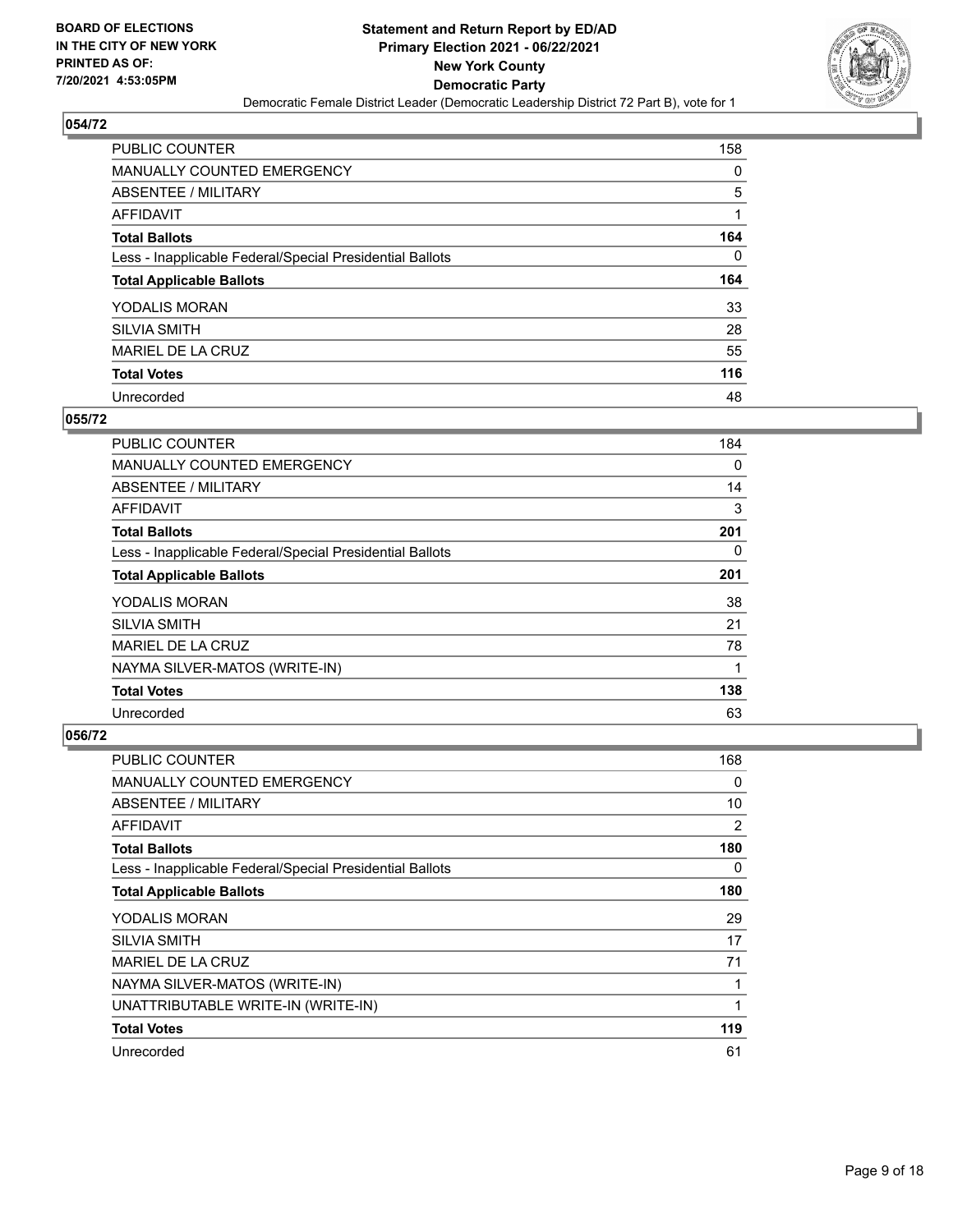

| PUBLIC COUNTER                                           | 240      |
|----------------------------------------------------------|----------|
| <b>MANUALLY COUNTED EMERGENCY</b>                        | $\Omega$ |
| ABSENTEE / MILITARY                                      | 16       |
| <b>AFFIDAVIT</b>                                         |          |
| <b>Total Ballots</b>                                     | 257      |
| Less - Inapplicable Federal/Special Presidential Ballots | 0        |
| <b>Total Applicable Ballots</b>                          | 257      |
| YODALIS MORAN                                            | 85       |
| <b>SILVIA SMITH</b>                                      | 37       |
| <b>MARIEL DE LA CRUZ</b>                                 | 61       |
| VERONICA WILLIAMS (WRITE-IN)                             |          |
| <b>Total Votes</b>                                       | 184      |
| Unrecorded                                               | 73       |

# **058/72**

| <b>PUBLIC COUNTER</b>                                    | 283 |
|----------------------------------------------------------|-----|
| <b>MANUALLY COUNTED EMERGENCY</b>                        | 0   |
| ABSENTEE / MILITARY                                      | 42  |
| AFFIDAVIT                                                |     |
| <b>Total Ballots</b>                                     | 326 |
| Less - Inapplicable Federal/Special Presidential Ballots | 0   |
| <b>Total Applicable Ballots</b>                          | 326 |
| YODALIS MORAN                                            | 100 |
| <b>SILVIA SMITH</b>                                      | 43  |
| MARIEL DE LA CRUZ                                        | 90  |
| <b>Total Votes</b>                                       | 233 |
| Unrecorded                                               | 93  |

| <b>PUBLIC COUNTER</b>                                    | 191      |
|----------------------------------------------------------|----------|
| <b>MANUALLY COUNTED EMERGENCY</b>                        | 0        |
| ABSENTEE / MILITARY                                      | 18       |
| AFFIDAVIT                                                | 3        |
| <b>Total Ballots</b>                                     | 212      |
| Less - Inapplicable Federal/Special Presidential Ballots | $\Omega$ |
| <b>Total Applicable Ballots</b>                          | 212      |
| <b>YODALIS MORAN</b>                                     | 48       |
| <b>SILVIA SMITH</b>                                      | 33       |
| MARIEL DE LA CRUZ                                        | 76       |
|                                                          |          |
| <b>Total Votes</b>                                       | 157      |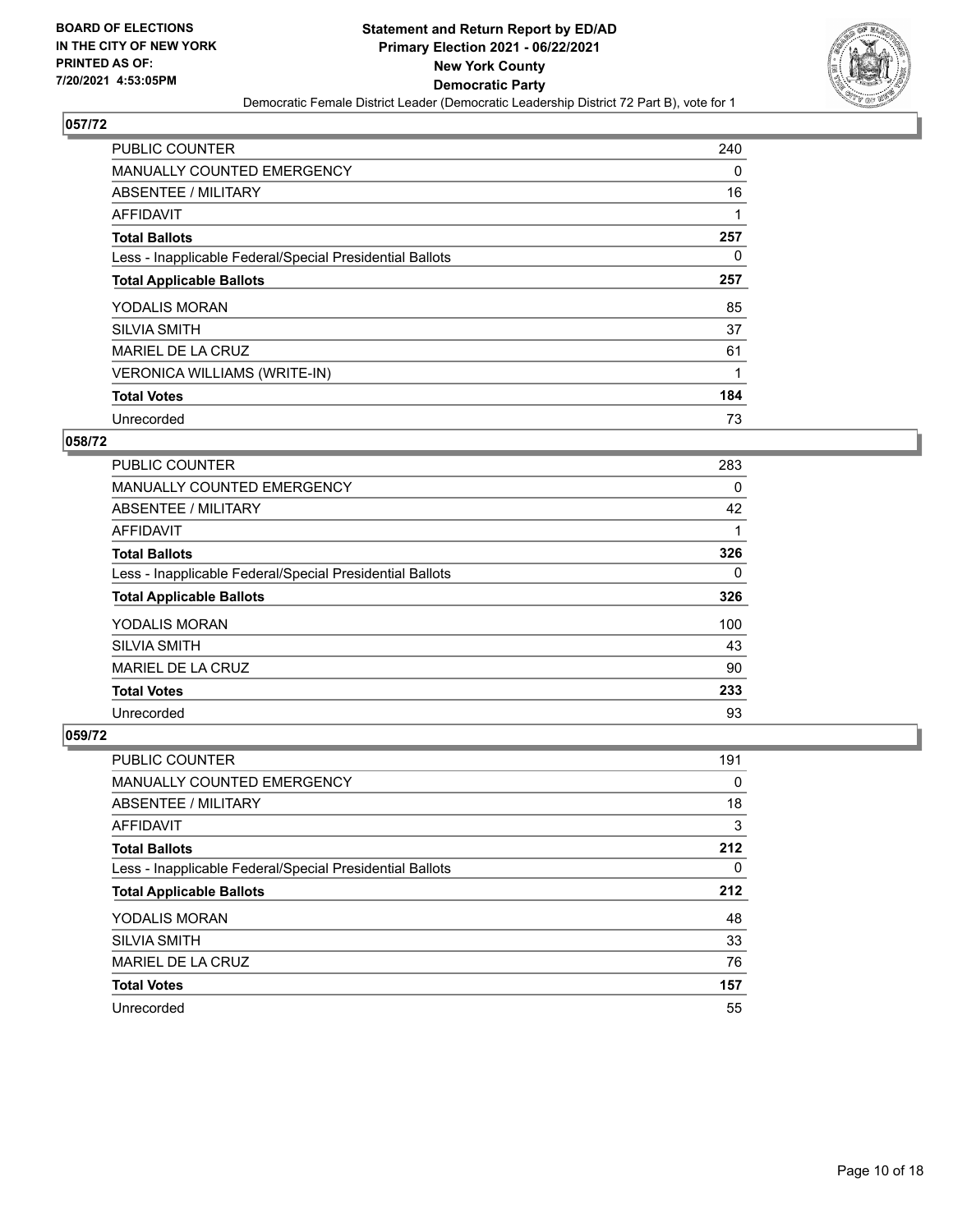

| <b>PUBLIC COUNTER</b>                                    | 225 |
|----------------------------------------------------------|-----|
| MANUALLY COUNTED EMERGENCY                               | 0   |
| ABSENTEE / MILITARY                                      | 32  |
| <b>AFFIDAVIT</b>                                         |     |
| <b>Total Ballots</b>                                     | 258 |
| Less - Inapplicable Federal/Special Presidential Ballots | 0   |
| <b>Total Applicable Ballots</b>                          | 258 |
| YODALIS MORAN                                            | 51  |
| <b>SILVIA SMITH</b>                                      | 51  |
| MARIEL DE LA CRUZ                                        | 75  |
| STEVEN DANSBY (WRITE-IN)                                 |     |
| UNATTRIBUTABLE WRITE-IN (WRITE-IN)                       | 2   |
| <b>Total Votes</b>                                       | 180 |
| Unrecorded                                               | 78  |

#### **061/72**

| <b>PUBLIC COUNTER</b>                                    | 137      |
|----------------------------------------------------------|----------|
| <b>MANUALLY COUNTED EMERGENCY</b>                        | 0        |
| ABSENTEE / MILITARY                                      | 3        |
| <b>AFFIDAVIT</b>                                         | 0        |
| <b>Total Ballots</b>                                     | 140      |
| Less - Inapplicable Federal/Special Presidential Ballots | $\Omega$ |
|                                                          |          |
| <b>Total Applicable Ballots</b>                          | 140      |
| YODALIS MORAN                                            | 30       |
| <b>SILVIA SMITH</b>                                      | 18       |
| MARIEL DE LA CRUZ                                        | 60       |
| <b>Total Votes</b>                                       | 108      |

| PUBLIC COUNTER                                           | 148 |
|----------------------------------------------------------|-----|
| <b>MANUALLY COUNTED EMERGENCY</b>                        | 0   |
| ABSENTEE / MILITARY                                      | 11  |
| AFFIDAVIT                                                | 0   |
| <b>Total Ballots</b>                                     | 159 |
| Less - Inapplicable Federal/Special Presidential Ballots | 0   |
|                                                          |     |
| <b>Total Applicable Ballots</b>                          | 159 |
| YODALIS MORAN                                            | 18  |
| <b>SILVIA SMITH</b>                                      | 17  |
| MARIEL DE LA CRUZ                                        | 67  |
| <b>Total Votes</b>                                       | 102 |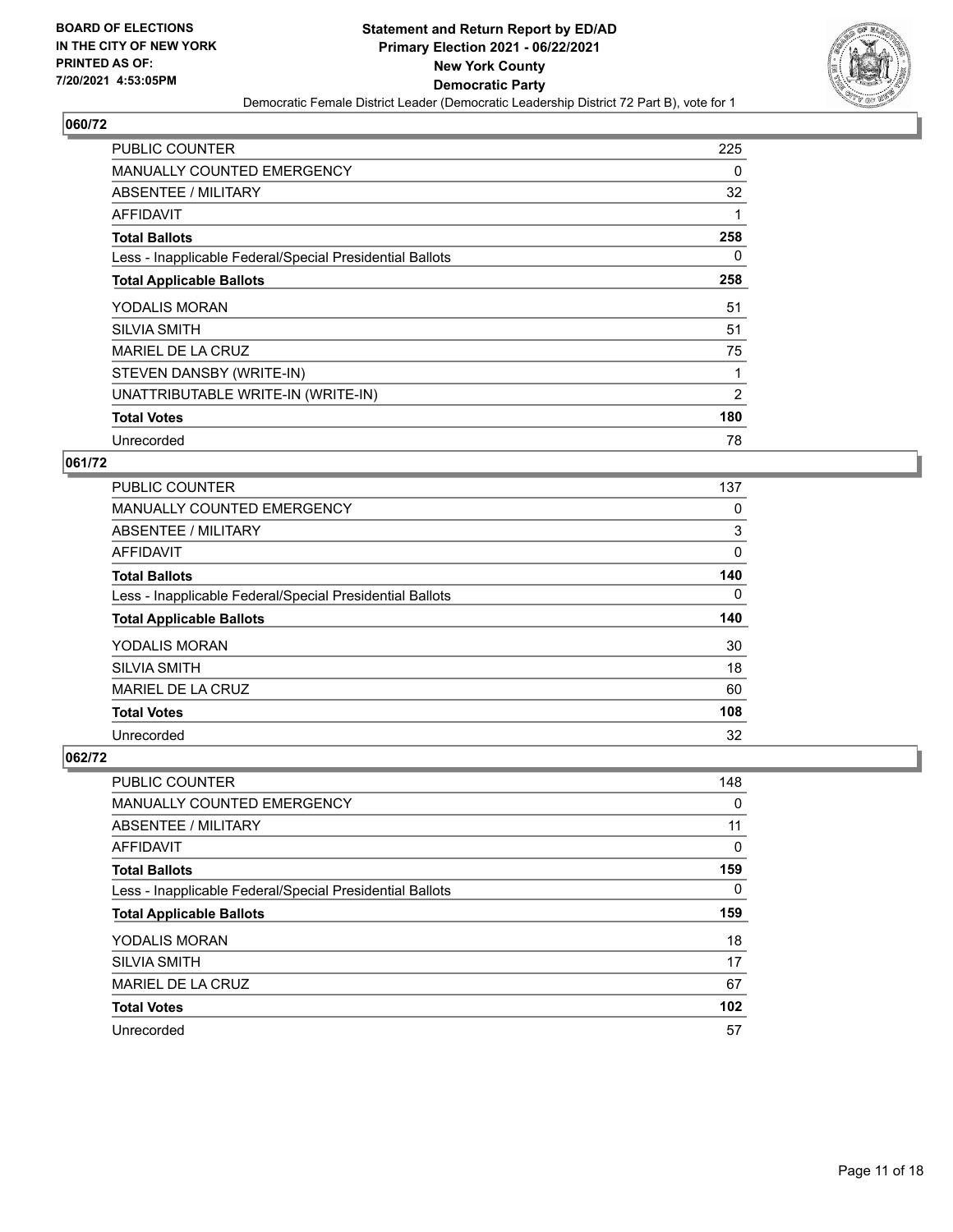

| <b>PUBLIC COUNTER</b>                                    | 178 |
|----------------------------------------------------------|-----|
| <b>MANUALLY COUNTED EMERGENCY</b>                        | 0   |
| ABSENTEE / MILITARY                                      | 11  |
| AFFIDAVIT                                                | 1   |
| <b>Total Ballots</b>                                     | 190 |
| Less - Inapplicable Federal/Special Presidential Ballots | 0   |
| <b>Total Applicable Ballots</b>                          | 190 |
| YODALIS MORAN                                            | 40  |
| <b>SILVIA SMITH</b>                                      | 12  |
| MARIEL DE LA CRUZ                                        | 86  |
| CYNTHIA LING (WRITE-IN)                                  |     |
| NAYMA SILVER-MATOS (WRITE-IN)                            |     |
| <b>Total Votes</b>                                       | 140 |
| Unrecorded                                               | 50  |

# **064/72**

| <b>PUBLIC COUNTER</b>                                    | 249      |
|----------------------------------------------------------|----------|
| MANUALLY COUNTED EMERGENCY                               | 0        |
| ABSENTEE / MILITARY                                      | 19       |
| <b>AFFIDAVIT</b>                                         | 2        |
| <b>Total Ballots</b>                                     | 270      |
| Less - Inapplicable Federal/Special Presidential Ballots | $\Omega$ |
| <b>Total Applicable Ballots</b>                          | 270      |
| <b>YODALIS MORAN</b>                                     | 85       |
| <b>SILVIA SMITH</b>                                      | 29       |
| MARIEL DE LA CRUZ                                        | 81       |
| <b>Total Votes</b>                                       | 195      |
| Unrecorded                                               | 75       |

| PUBLIC COUNTER                                           | 159 |
|----------------------------------------------------------|-----|
| <b>MANUALLY COUNTED EMERGENCY</b>                        | 0   |
| <b>ABSENTEE / MILITARY</b>                               | 3   |
| AFFIDAVIT                                                | 0   |
| <b>Total Ballots</b>                                     | 162 |
| Less - Inapplicable Federal/Special Presidential Ballots | 0   |
|                                                          |     |
| <b>Total Applicable Ballots</b>                          | 162 |
| <b>YODALIS MORAN</b>                                     | 39  |
| <b>SILVIA SMITH</b>                                      | 20  |
| MARIEL DE LA CRUZ                                        | 72  |
| <b>Total Votes</b>                                       | 131 |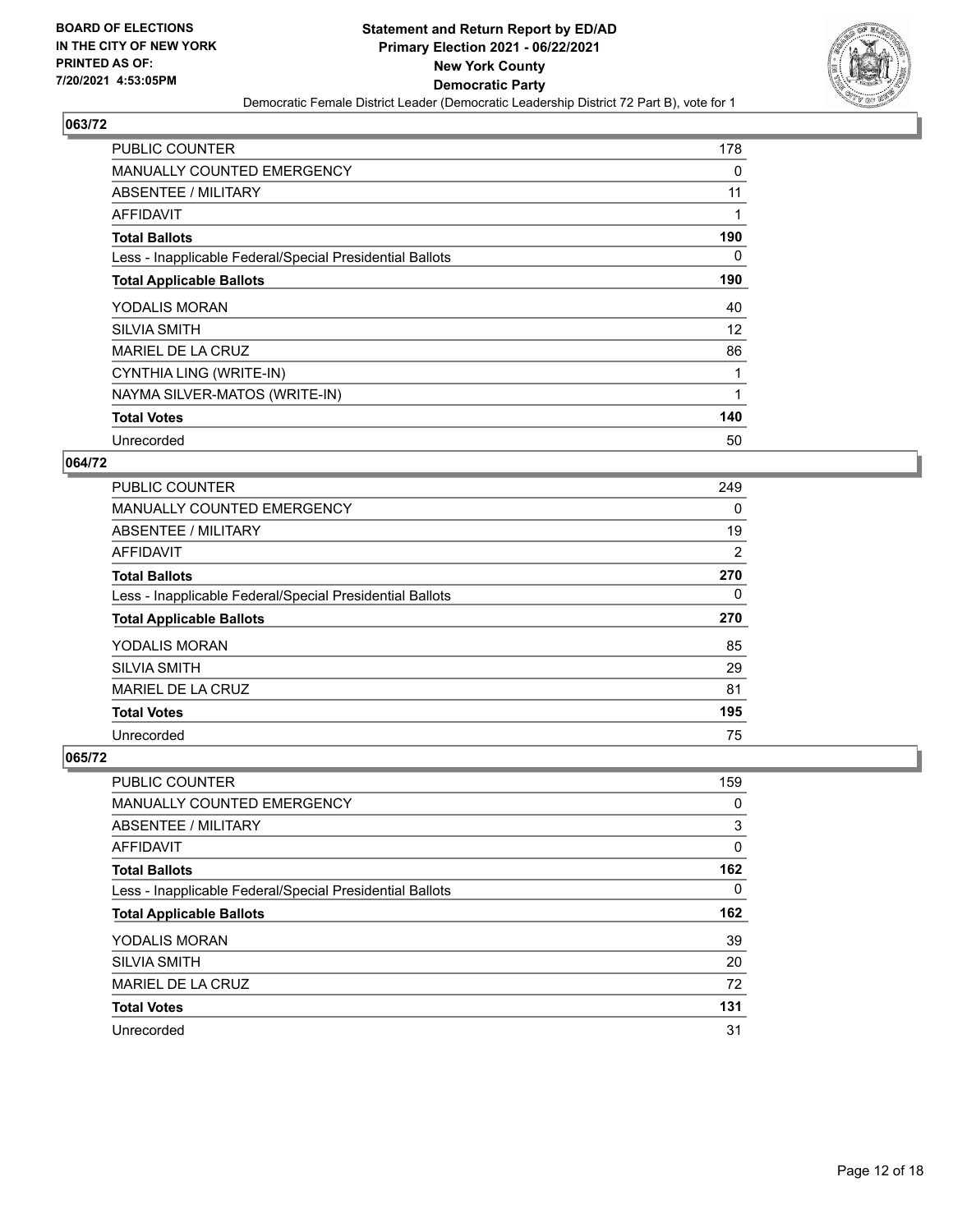

| PUBLIC COUNTER                                           | 217            |
|----------------------------------------------------------|----------------|
| <b>MANUALLY COUNTED EMERGENCY</b>                        | 0              |
| ABSENTEE / MILITARY                                      | 25             |
| AFFIDAVIT                                                | $\overline{2}$ |
| <b>Total Ballots</b>                                     | 244            |
| Less - Inapplicable Federal/Special Presidential Ballots | $\Omega$       |
| <b>Total Applicable Ballots</b>                          | 244            |
|                                                          |                |
| YODALIS MORAN                                            | 51             |
| <b>SILVIA SMITH</b>                                      | 25             |
| MARIEL DE LA CRUZ                                        | 81             |
| <b>Total Votes</b>                                       | 157            |

#### **067/72**

| <b>PUBLIC COUNTER</b>                                    | 319      |
|----------------------------------------------------------|----------|
| <b>MANUALLY COUNTED EMERGENCY</b>                        | 0        |
| ABSENTEE / MILITARY                                      | 39       |
| <b>AFFIDAVIT</b>                                         | $\Omega$ |
| <b>Total Ballots</b>                                     | 358      |
| Less - Inapplicable Federal/Special Presidential Ballots | $\Omega$ |
| <b>Total Applicable Ballots</b>                          | 358      |
| <b>YODALIS MORAN</b>                                     | 106      |
| <b>SILVIA SMITH</b>                                      | 59       |
| MARIEL DE LA CRUZ                                        | 80       |
| <b>Total Votes</b>                                       | 245      |
| Unrecorded                                               | 113      |

| <b>PUBLIC COUNTER</b>                                    | 448 |
|----------------------------------------------------------|-----|
| <b>MANUALLY COUNTED EMERGENCY</b>                        | 0   |
| ABSENTEE / MILITARY                                      | 61  |
| AFFIDAVIT                                                | 0   |
| <b>Total Ballots</b>                                     | 509 |
| Less - Inapplicable Federal/Special Presidential Ballots | 0   |
| <b>Total Applicable Ballots</b>                          | 509 |
| YODALIS MORAN                                            | 129 |
| <b>SILVIA SMITH</b>                                      | 85  |
| MARIEL DE LA CRUZ                                        | 135 |
| ANGELA FERNANDEZ (WRITE-IN)                              | 1   |
| CARLA RANONI (WRITE-IN)                                  | 1   |
| <b>Total Votes</b>                                       | 351 |
| Unrecorded                                               | 158 |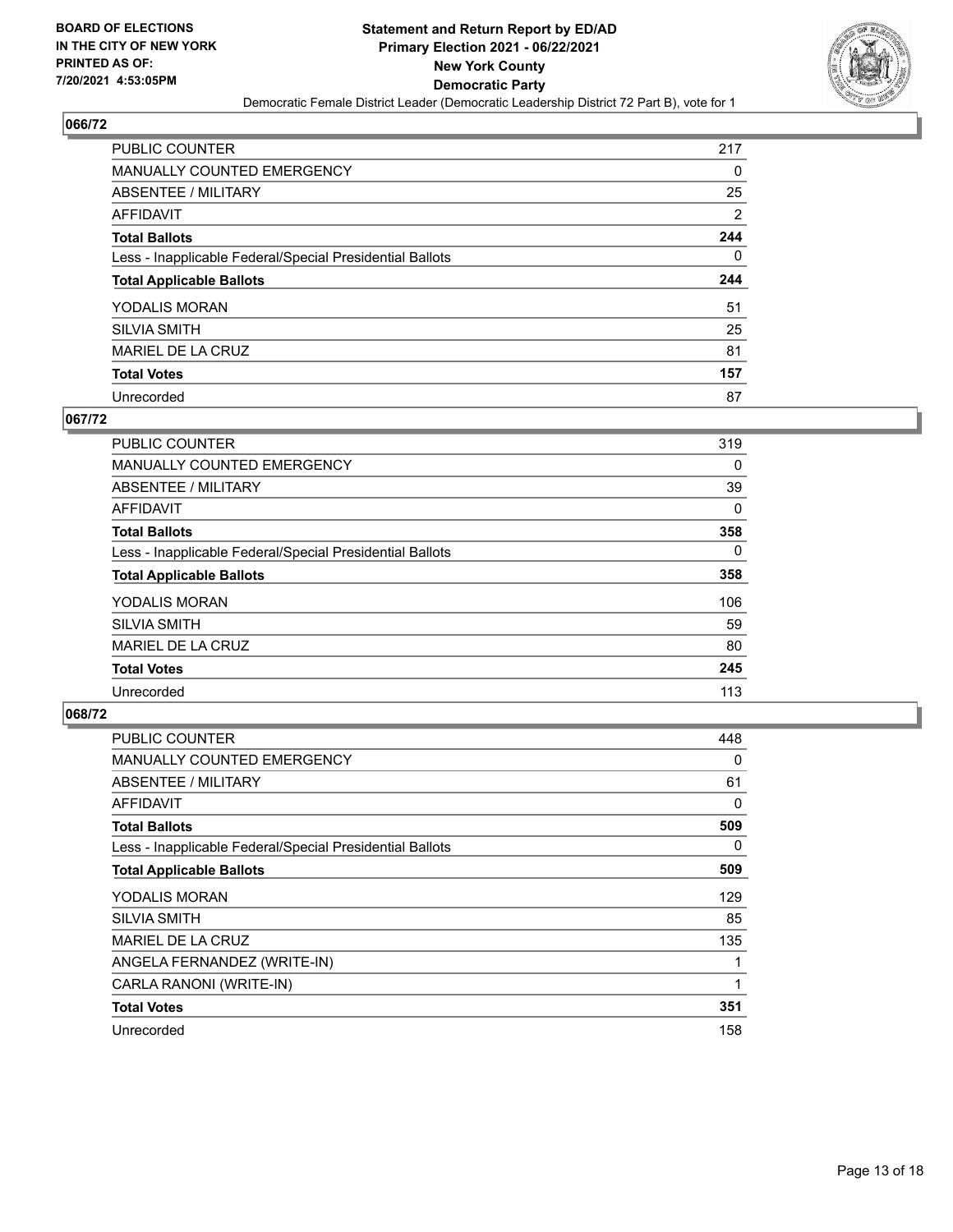

| PUBLIC COUNTER                                           | 262      |
|----------------------------------------------------------|----------|
| MANUALLY COUNTED EMERGENCY                               | 0        |
| ABSENTEE / MILITARY                                      | 31       |
| <b>AFFIDAVIT</b>                                         | 0        |
| <b>Total Ballots</b>                                     | 293      |
| Less - Inapplicable Federal/Special Presidential Ballots | $\Omega$ |
| <b>Total Applicable Ballots</b>                          | 293      |
| YODALIS MORAN                                            | 61       |
| <b>SILVIA SMITH</b>                                      | 43       |
| MARIEL DE LA CRUZ                                        | 90       |
| ED GOLDMAN (WRITE-IN)                                    |          |
| <b>Total Votes</b>                                       | 195      |
| Unrecorded                                               | 98       |

# **070/72**

| <b>PUBLIC COUNTER</b>                                    | 216 |
|----------------------------------------------------------|-----|
| <b>MANUALLY COUNTED EMERGENCY</b>                        | 0   |
| ABSENTEE / MILITARY                                      | 21  |
| <b>AFFIDAVIT</b>                                         |     |
| <b>Total Ballots</b>                                     | 238 |
| Less - Inapplicable Federal/Special Presidential Ballots | 0   |
| <b>Total Applicable Ballots</b>                          | 238 |
| YODALIS MORAN                                            | 54  |
| <b>SILVIA SMITH</b>                                      | 36  |
| MARIEL DE LA CRUZ                                        | 74  |
| <b>Total Votes</b>                                       | 164 |
| Unrecorded                                               | 74  |

| <b>PUBLIC COUNTER</b>                                    | 86       |
|----------------------------------------------------------|----------|
| <b>MANUALLY COUNTED EMERGENCY</b>                        | 0        |
| ABSENTEE / MILITARY                                      | 8        |
| AFFIDAVIT                                                |          |
| <b>Total Ballots</b>                                     | 95       |
| Less - Inapplicable Federal/Special Presidential Ballots | $\Omega$ |
| <b>Total Applicable Ballots</b>                          | 95       |
|                                                          |          |
| YODALIS MORAN                                            | 11       |
| <b>SILVIA SMITH</b>                                      | 27       |
| MARIEL DE LA CRUZ                                        | 36       |
| <b>Total Votes</b>                                       | 74       |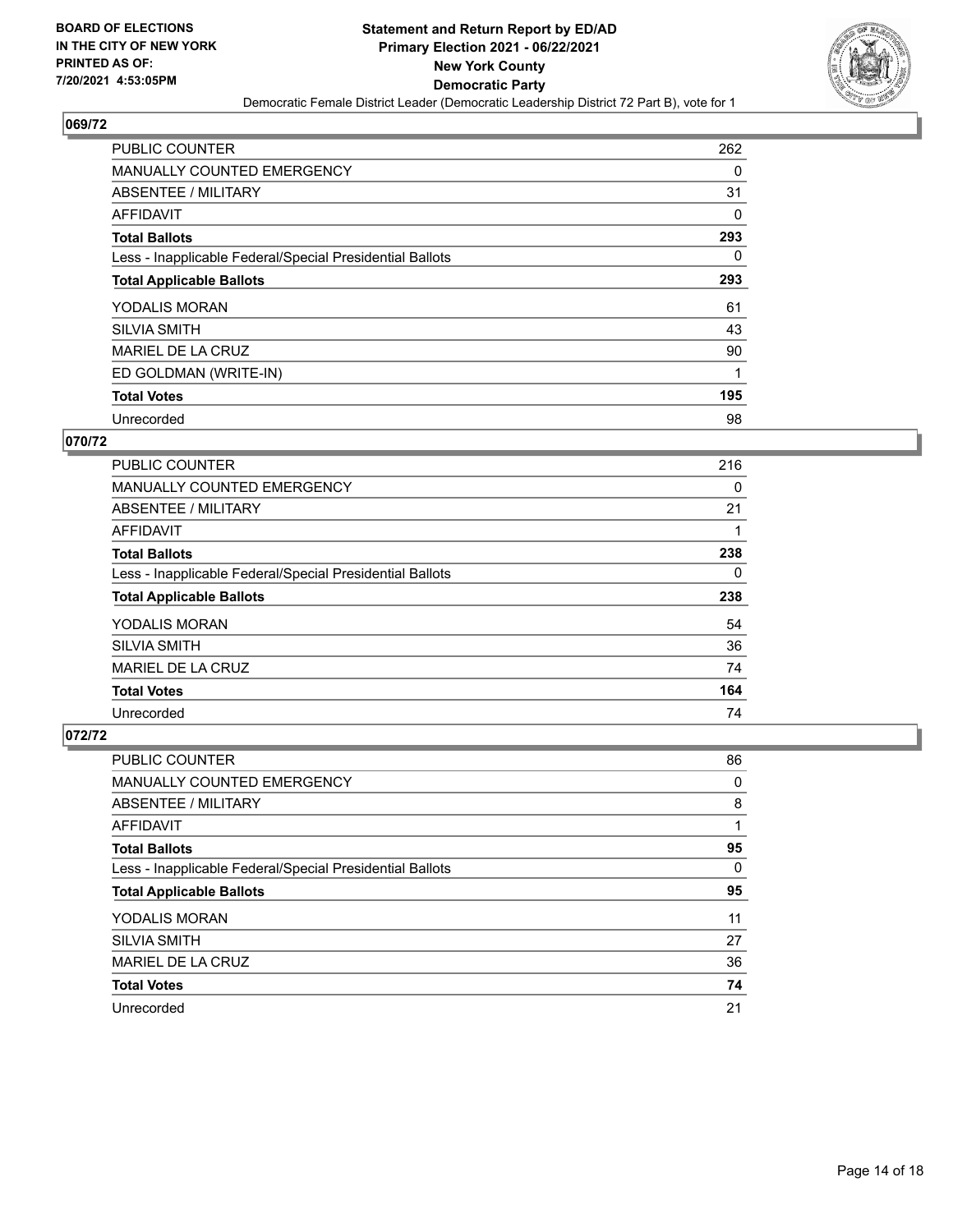

| PUBLIC COUNTER                                           | 202 |
|----------------------------------------------------------|-----|
| <b>MANUALLY COUNTED EMERGENCY</b>                        | 0   |
| ABSENTEE / MILITARY                                      | 16  |
| AFFIDAVIT                                                | 3   |
| <b>Total Ballots</b>                                     | 221 |
| Less - Inapplicable Federal/Special Presidential Ballots | 0   |
| <b>Total Applicable Ballots</b>                          | 221 |
| YODALIS MORAN                                            | 37  |
| <b>SILVIA SMITH</b>                                      | 28  |
| MARIEL DE LA CRUZ                                        | 107 |
| <b>Total Votes</b>                                       | 172 |
| Unrecorded                                               | 49  |

#### **074/72**

| <b>PUBLIC COUNTER</b>                                    | 182 |
|----------------------------------------------------------|-----|
| <b>MANUALLY COUNTED EMERGENCY</b>                        | 0   |
| <b>ABSENTEE / MILITARY</b>                               | 15  |
| <b>AFFIDAVIT</b>                                         | 4   |
| <b>Total Ballots</b>                                     | 201 |
| Less - Inapplicable Federal/Special Presidential Ballots | 0   |
| <b>Total Applicable Ballots</b>                          | 201 |
| YODALIS MORAN                                            | 39  |
| <b>SILVIA SMITH</b>                                      | 43  |
| MARIEL DE LA CRUZ                                        | 78  |
| EMILY BROOKS (WRITE-IN)                                  | 1   |
| <b>Total Votes</b>                                       | 161 |
| Unrecorded                                               | 40  |

| PUBLIC COUNTER                                           | 200      |
|----------------------------------------------------------|----------|
| <b>MANUALLY COUNTED EMERGENCY</b>                        | 0        |
| ABSENTEE / MILITARY                                      | 18       |
| AFFIDAVIT                                                | 1        |
| <b>Total Ballots</b>                                     | 219      |
| Less - Inapplicable Federal/Special Presidential Ballots | $\Omega$ |
| <b>Total Applicable Ballots</b>                          | 219      |
| YODALIS MORAN                                            | 31       |
| <b>SILVIA SMITH</b>                                      | 52       |
| MARIEL DE LA CRUZ                                        | 85       |
| PAULA LEV (WRITE-IN)                                     | 1        |
| <b>Total Votes</b>                                       | 169      |
| Unrecorded                                               | 50       |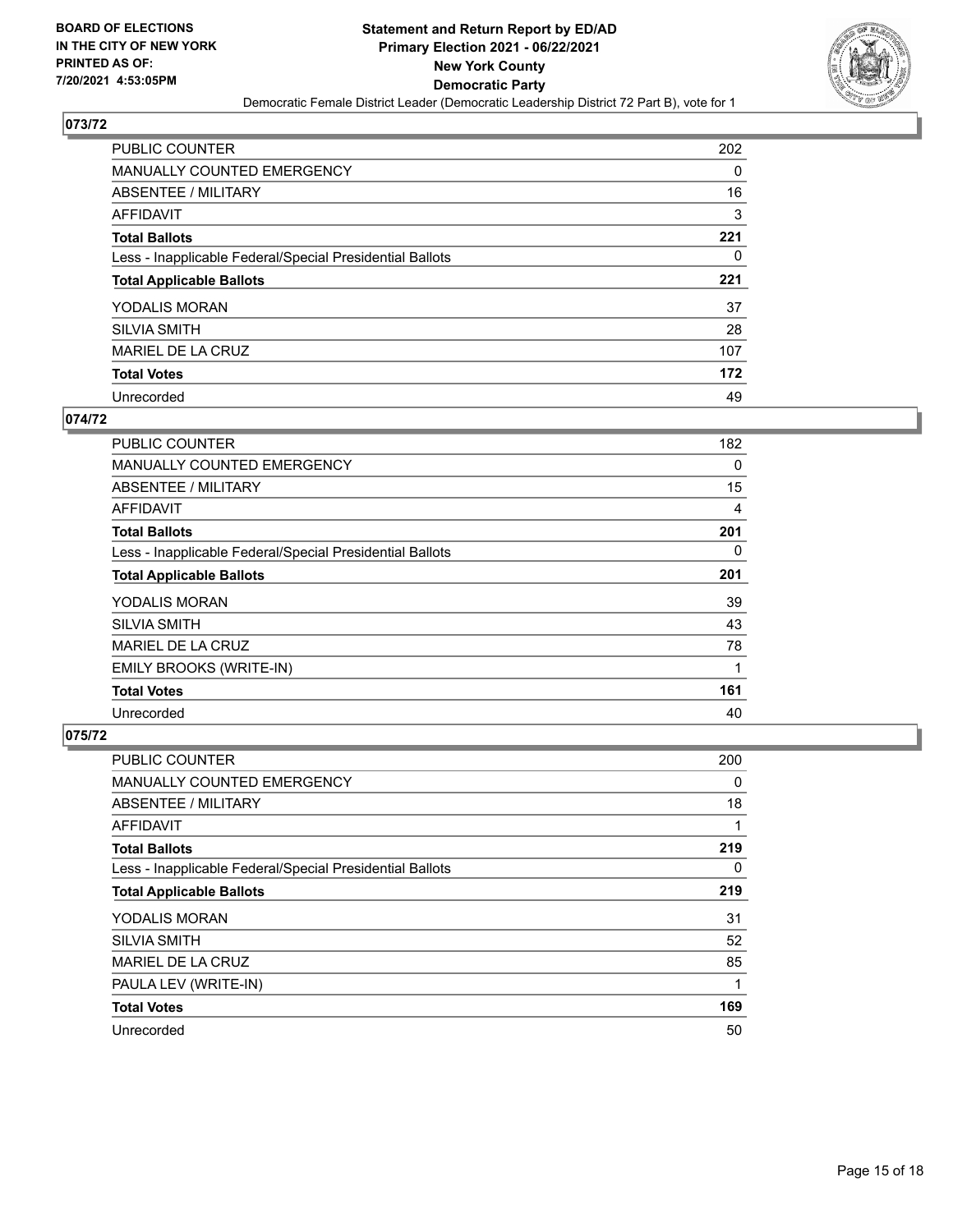

| <b>PUBLIC COUNTER</b>                                    | 141 |
|----------------------------------------------------------|-----|
| <b>MANUALLY COUNTED EMERGENCY</b>                        | 0   |
| ABSENTEE / MILITARY                                      | 4   |
| AFFIDAVIT                                                |     |
| <b>Total Ballots</b>                                     | 146 |
| Less - Inapplicable Federal/Special Presidential Ballots | 0   |
| <b>Total Applicable Ballots</b>                          | 146 |
| YODALIS MORAN                                            | 24  |
| <b>SILVIA SMITH</b>                                      | 9   |
| MARIEL DE LA CRUZ                                        | 76  |
| <b>Total Votes</b>                                       | 109 |
|                                                          |     |

#### **091/72**

| <b>PUBLIC COUNTER</b>                                    | 215 |
|----------------------------------------------------------|-----|
| <b>MANUALLY COUNTED EMERGENCY</b>                        | 0   |
| ABSENTEE / MILITARY                                      | 10  |
| <b>AFFIDAVIT</b>                                         |     |
| <b>Total Ballots</b>                                     | 226 |
| Less - Inapplicable Federal/Special Presidential Ballots | 0   |
| <b>Total Applicable Ballots</b>                          | 226 |
| YODALIS MORAN                                            | 77  |
| <b>SILVIA SMITH</b>                                      | 23  |
| <b>MARIEL DE LA CRUZ</b>                                 | 66  |
| <b>Total Votes</b>                                       | 166 |
| Unrecorded                                               | 60  |

| PUBLIC COUNTER                                           | 150      |
|----------------------------------------------------------|----------|
| <b>MANUALLY COUNTED EMERGENCY</b>                        | 0        |
| ABSENTEE / MILITARY                                      | 11       |
| <b>AFFIDAVIT</b>                                         | 0        |
| <b>Total Ballots</b>                                     | 161      |
| Less - Inapplicable Federal/Special Presidential Ballots | $\Omega$ |
| <b>Total Applicable Ballots</b>                          | 161      |
| YODALIS MORAN                                            | 31       |
| <b>SILVIA SMITH</b>                                      | 27       |
| MARIEL DE LA CRUZ                                        | 63       |
| <b>Total Votes</b>                                       | 121      |
| Unrecorded                                               | 40       |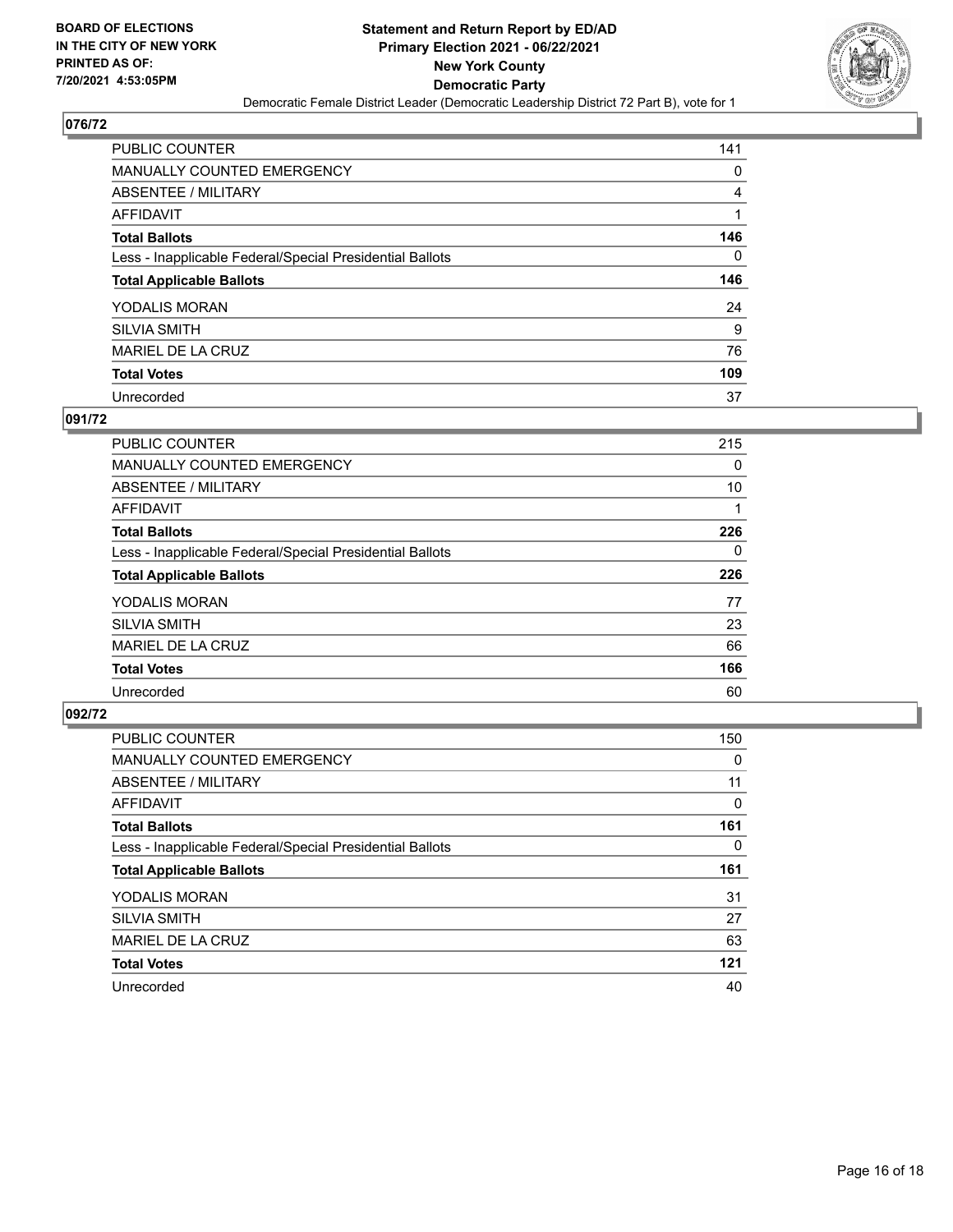

| <b>PUBLIC COUNTER</b>                                    | 96       |
|----------------------------------------------------------|----------|
| <b>MANUALLY COUNTED EMERGENCY</b>                        | 0        |
| ABSENTEE / MILITARY                                      | 4        |
| <b>AFFIDAVIT</b>                                         |          |
| <b>Total Ballots</b>                                     | 101      |
| Less - Inapplicable Federal/Special Presidential Ballots | $\Omega$ |
| <b>Total Applicable Ballots</b>                          | 101      |
| YODALIS MORAN                                            | 27       |
| <b>SILVIA SMITH</b>                                      | 13       |
| MARIEL DE LA CRUZ                                        | 28       |
| UNATTRIBUTABLE WRITE-IN (WRITE-IN)                       |          |
| <b>Total Votes</b>                                       | 69       |
| Unrecorded                                               | 32       |